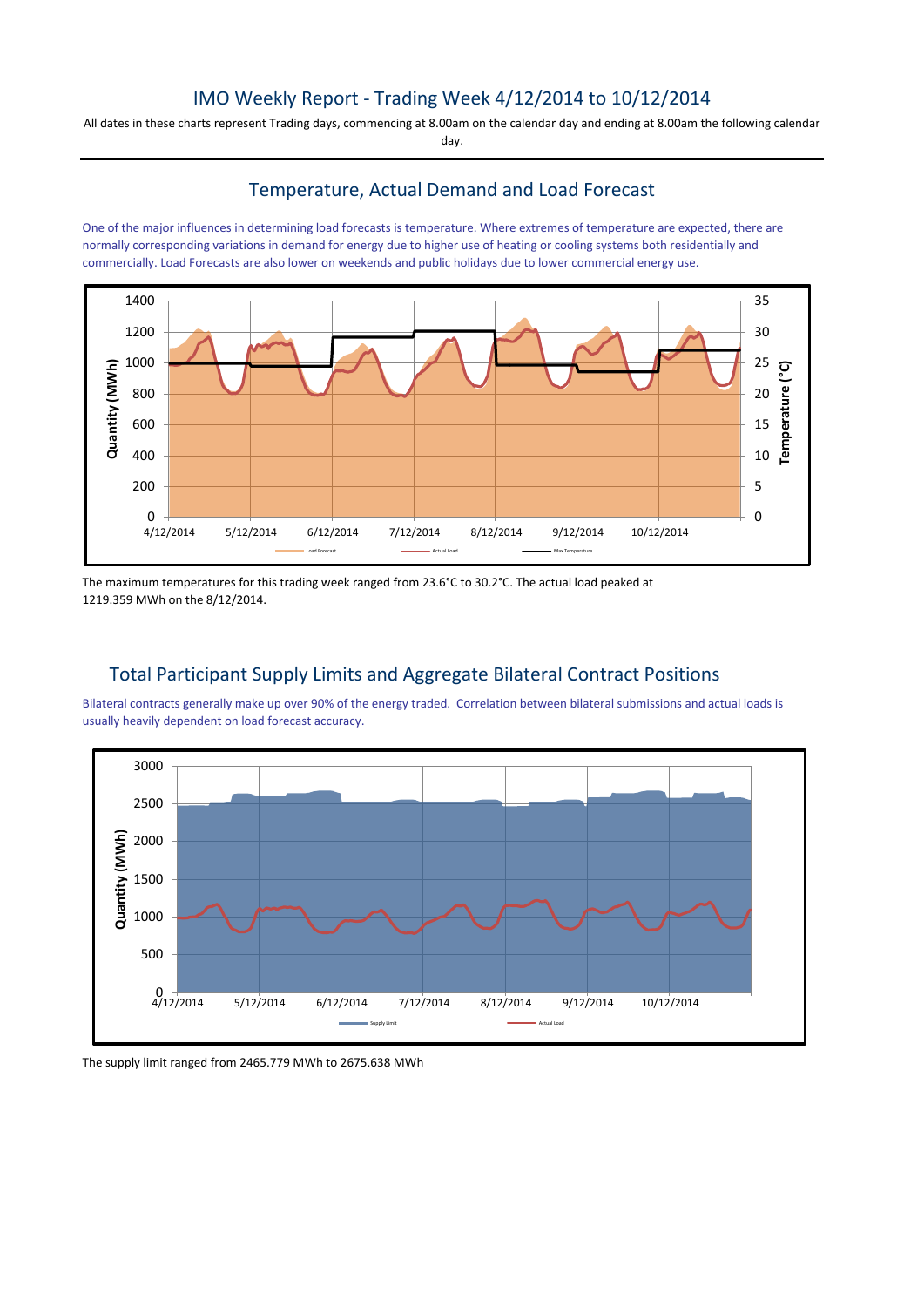#### Net Balancing Market Trades

Bilateral contracts and STEM trading are generally based on the forecast energy requirements of Participants. When the forecast requirements are higher or lower than the actual requirements for a day, this Market energy must be bought and sold in the balancing mechanism. This graph shows the estimated net balancing trades.



The majority of the balancing activity this week occurred within Balancing Supply. The maximum balancing demand for the week reached 118.2855 MWh on the 7/12/2014. The maximum balancing supply for the week reached -202.585 MWh on the 10/12/2012.

#### Total Traded Energy

This chart represents a comparison between the total net energy that is traded in Bilateral Contracts, the STEM and the balancing mechanism. Balancing Supply represents cases in which the total contract position is greater than the demand and customers must supply energy back to balancing. Balancing Demand represents cases in which the total contract position is less than the demand and customers must purchase energy from balancing.



Total balancing supply equalled -10625.821 MWh whereas total balancing demand equalled 8506.488 MWh. The Total STEM Traded quantity was 17127.485 MWh, with the STEM Clearing Quantity ranging between 13.329 MWh and 116.978 MWh.